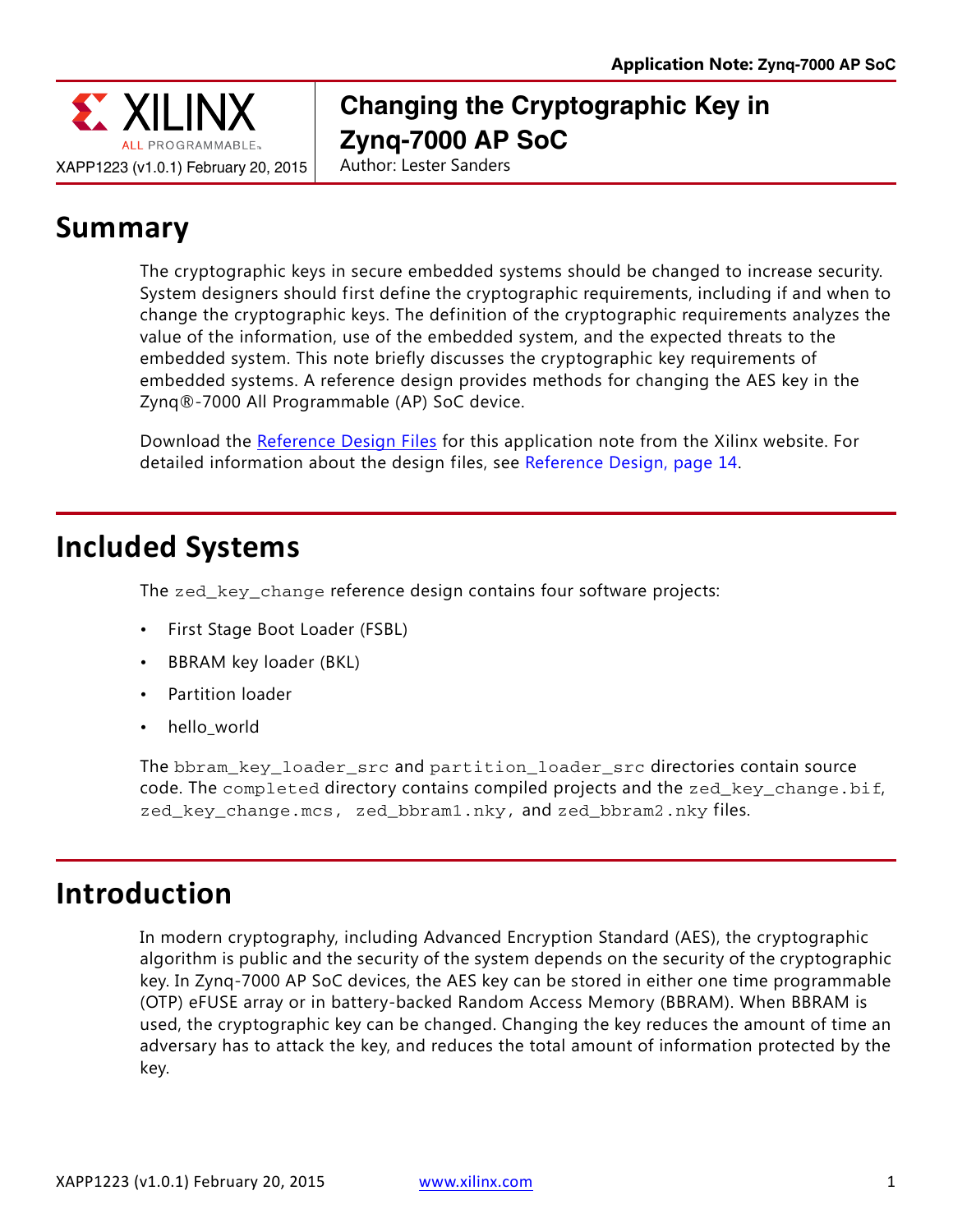

Prior to Zynq-7000 AP SoC devices, the AES cryptographic key was programmed into FPGAs using iMPACT or third-party software, usually before the system was fielded. The cryptographic key was used for the life of the device. With Zynq-7000 AP SoC devices, the key can be changed by a secure key driver running on a Zynq-7000 device CPU. This note shows how to change the BBRAM key for different partitions. The key can be changed at boot or run time.

The [Define the Cryptographic Key Requirements](#page-1-0) section discusses security in general and provides reasons for changing the key in Zynq-7000 AP SoC devices. The reference design is run on the Zed or MicroZed evaluation platform. Board setup is discussed in [Evaluation Boards,](#page-3-0)  [page 4](#page-3-0), including the requirement for external connection to JTAG pins. A project development overview is given in [Reference Design Development, page 5.](#page-4-0) The development of the software projects and their integration in Bootgen to create the image is discussed. The hardware verification of the key change on the Zed evaluation board is discussed in [System Test, page 12.](#page-11-0)

*Note: Zed* stands for Zynq Evaluation and Development [\[Ref 1\]](#page-14-0)

This application note assumes familiarity with the Xilinx Software Development Kit (SDK). For an introduction to using the SDK for secure applications, see *Secure Boot of Zynq-7000 All Programmable SoC Application Note* (XAPP1175) [\[Ref 2\]](#page-14-1).

## **Hardware and Software Requirements**

The hardware and software requirements for changing the cryptographic key in a Zynq-7000 device are:

- Zed or MicroZed evaluation board
- AC power adaptor (12 VDC)
- USB Type A to Micro Cable
- Xilinx Platform Cable USB II
- Four JTAG MIO wire connectors
- Vivado® Design Suite 2014.3
- Xilinx Software Development Kit (SDK) 2014.3

# <span id="page-1-0"></span>**Define the Cryptographic Key Requirements**

The embedded system designer should start by specifying the cryptographic key requirements of the system, specifically defining if and when to change the key. The cryptographic key requirements are determined by the value of the information used by the embedded system, use of the embedded system, and the threat to the system.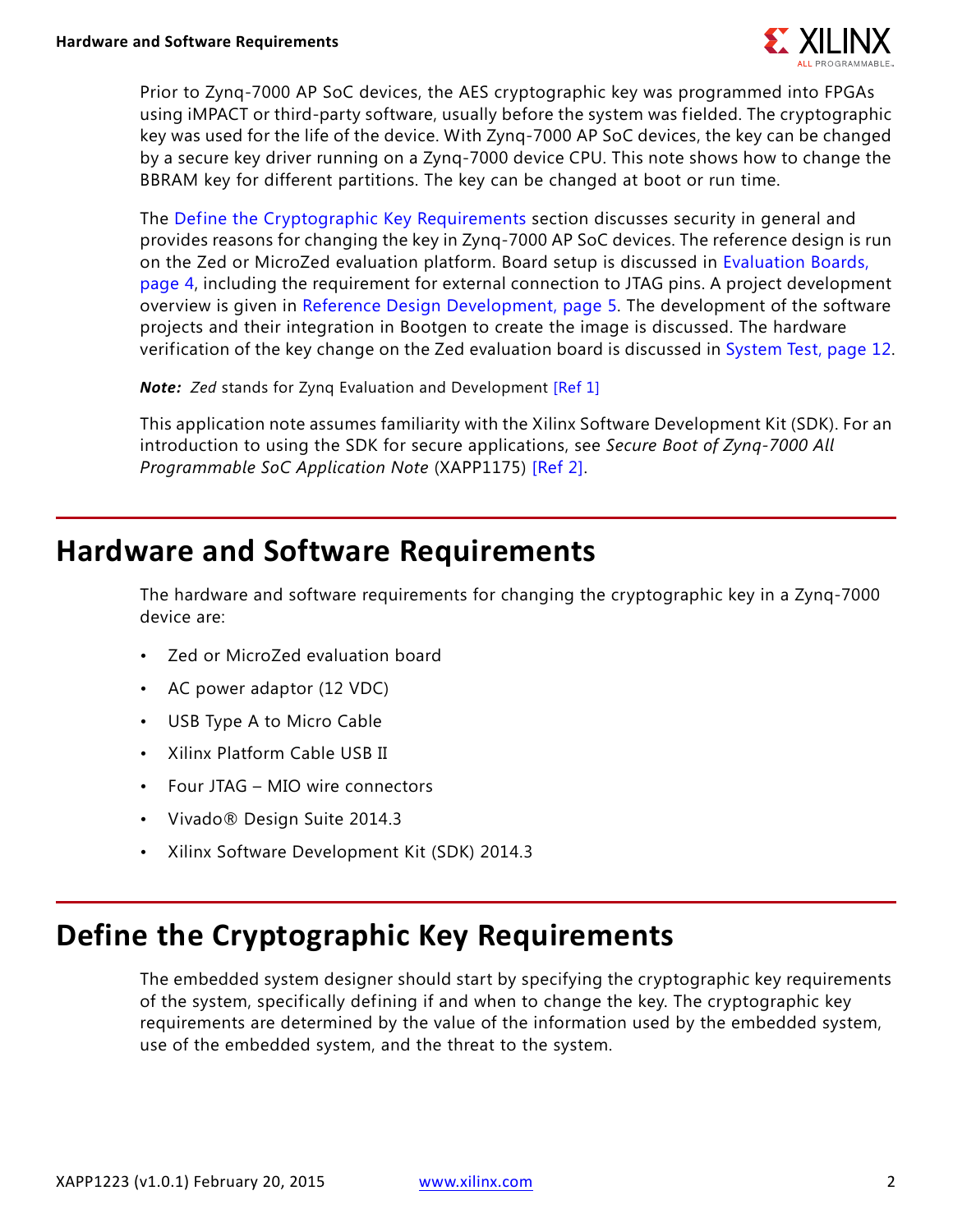

### **Value of Information Used by the Embedded System**

The three types of partitions used by Zynq-7000 AP SoC devices are software, data, and hardware (bitstream). The hardware and/or software might be valuable because the IP provides a competitive advantage. Data partitions might be valuable because they contain information which should be kept confidential, such as patient health records.

### **Use Model of the Embedded System**

The use of the embedded system affects the cost and probability of an attack. If the embedded system is used within a security perimeter protected by security guards, it is subject to an insider attack, but usually less subject to theft and a physical attack. If the device is used in the field and is connected to the Internet with wired and/or wireless communication, an adversary might steal the device or intercept data in a man-in-the-middle attack. If a field-embedded system supports remote software update, a cryptographic key change is usually required.

## **Threat to the Embedded System**

Two examples of threats to an embedded system are a physical attack and remote hacking. Threats are intrinsically related to the value of the information and the use model of the embedded system. The use model can help determine if the attack is most likely a physical attack on a system in-hand, such as a side channel differential power analysis (DPA) attack, or a remote attack over the Internet which creates a denial of service.

The value of the information might affect the protection needed. The protection needed might vary based on attacks to read confidential information, steal IP, or cause the system to be dysfunctional (Denial of Service).

If the embedded system is used in a mobile application, the owner might know if the device is stolen. If the device is replaceable at a reasonable cost and the cryptographic key is zeroized, a physical attack might not be a significant concern.

If the threat is that an adversary steals information by remotely hacking into the device, changing the key might provide protection.

### **Reasons to Change the Cryptographic Key**

The following are reasons to change the cryptographic key:

- Best security practice Even in closed systems, the key should be changed periodically.
- Open systems Different software suppliers for an embedded system should use different cryptographic keys.
- Connected systems Embedded systems are connected using wired and wireless Ethernet. When connected, systems are much more powerful, but an access point for a remote hacker is introduced.
- Multiple private peer-to-peer communication Transferring sensitive information to multiple remote entities should use different cryptographic keys.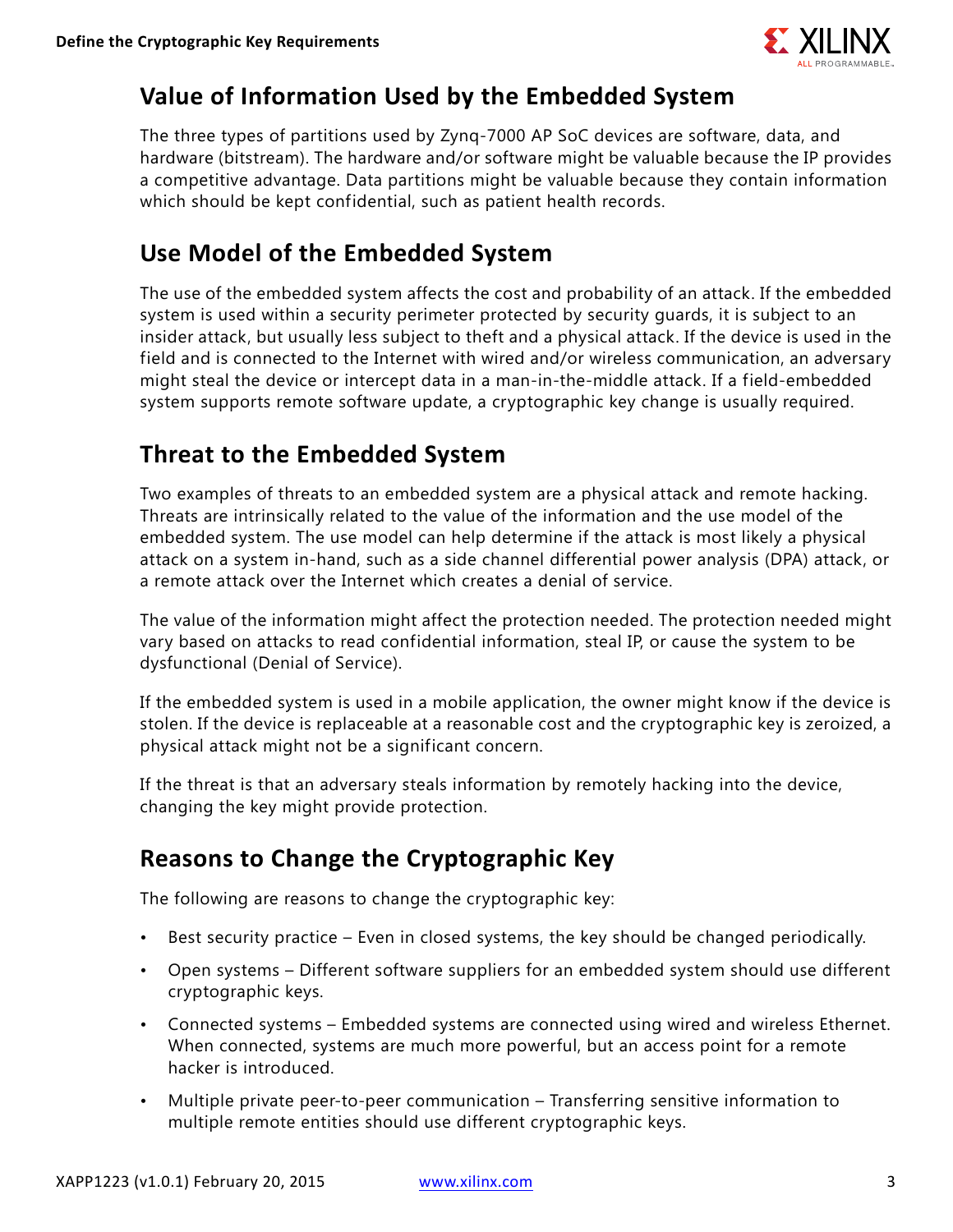

# <span id="page-3-0"></span>**Evaluation Boards**

The reference design uses the Xilinx and Avnet evaluation boards. Two Xilinx Zynq-7000 AP SoC device evaluation platforms are the ZC702 and ZC706. Two Avnet Zynq-7000 device evaluation platforms are the Zed and MicroZed boards. The early Zed boards did not support security. The ZC702 and ZC706 boards include a mounted battery for the BBRAM.

The board setup requirements are to make an external connection from the GPIO pins to the JTAG port. This connection is straightforward to define and implement on new boards. The inexpensive Avnet boards are used in this reference design.

[Figure 1](#page-3-1) shows the Zed board setup. The JTAG connections are to the J15 connector. The JTAG TMS, TCK, TDO, TDI ports are labeled on the board. The MIO connections are to the JE1 connector. The MIO (GPIO) to JTAG connection on the Zed and MicroZed boards is relatively straightforward.

<span id="page-3-1"></span>

*Figure 1:* **Connecting MIO to JTAG on Zed Board**

The Zed or MicroZed boards do not have the battery for BBRAM. For testing a prototype, a power supply can be used instead of a battery for the BBRAM. For the Zed board, connect a power supply to the BATT/GND terminals on J16. For the MicroZed board, connect the power supply to S12. A photo of the MicroZed connection is provided in the reference design.

After prototyping using an evaluation board, a custom board can be developed in which the GPIO and JTAG ports are connected using a board trace.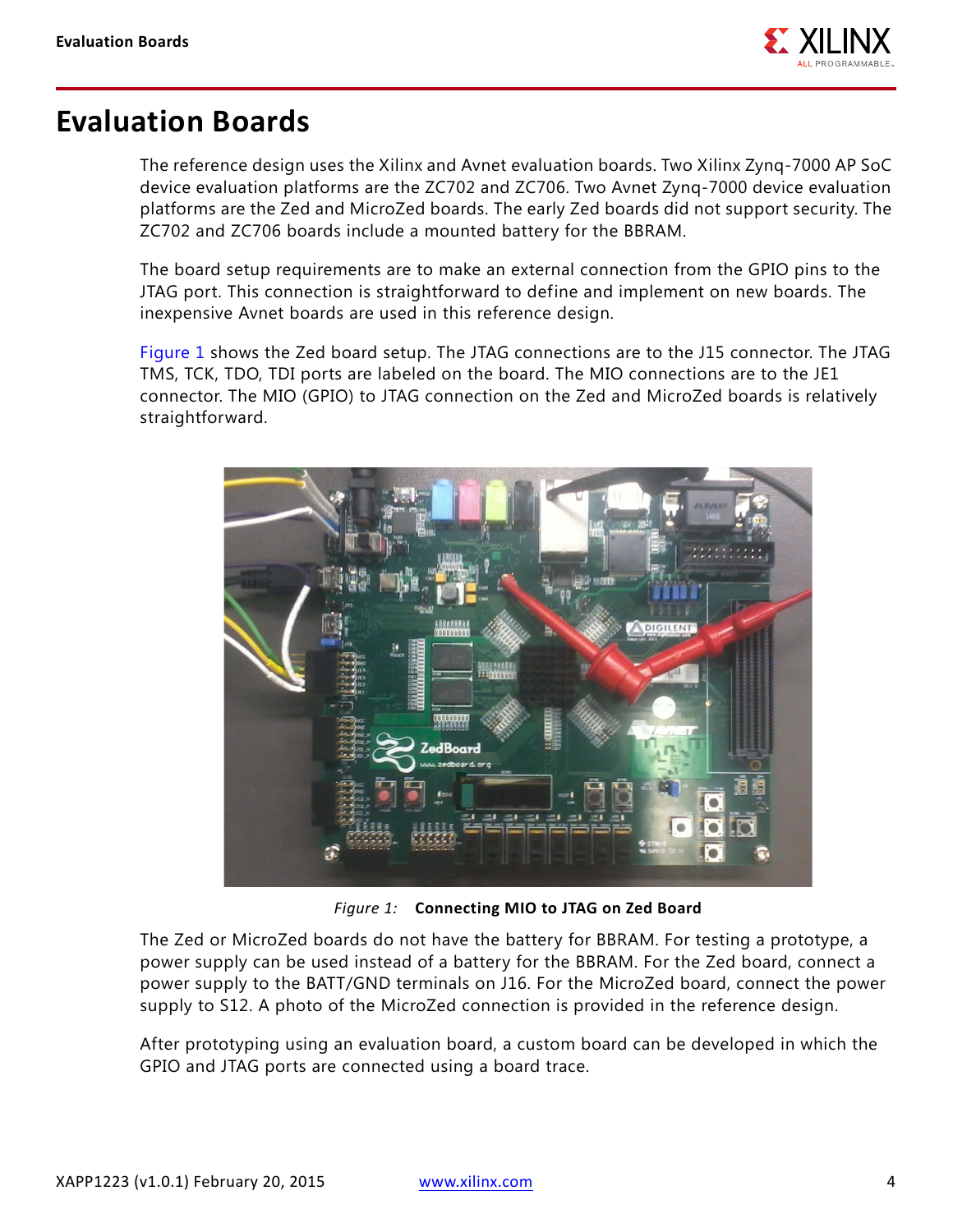

## <span id="page-4-0"></span>**Reference Design Development**

The development of a system in which the BBRAM key is changed uses four software projects: First Stage Boot Loader (FSBL), BBRAM key loader (BKL), partition loader, and hello\_world. In the reference design, the original cryptographic key is used by the FSBL, BBRAM key loader, and partition loader, and a second cryptographic key is used for the hello\_world partition.

This application note shows the methodology to modify, on the device, the load/execution order so that the cryptographic key load software is executed prior to loading/decryption of the hello\_world partition. This is done with the BBRAM key loader and partition loader.

The reason the standard flow of loading partitions is modified is that a key change requires changing the load/execution order of partitions. If unmodified, the FSBL loads all partitions and transfers execution to the last partition loaded. As noted, the hello\_world partition is encrypted using the new cryptographic key. If the BBRAM key loader is loaded but not executed, the BBRAM key is not updated for decryption of the hello world partition.

<span id="page-4-1"></span>[Figure 2](#page-4-1) shows the standard flow for booting an embedded system.



XAPP1223\_02\_09242014

*Figure 2:* **Typical Steps in System Development**

[Figure 3](#page-4-2) shows the flow for the reference design in which the cryptographic key is changed. The load/execution order of the partitions is changed so that the partition encrypted with the new key can be decrypted.

<span id="page-4-2"></span>

*Figure 3:* **Load/Execute Order for Changing a Cryptographic Key**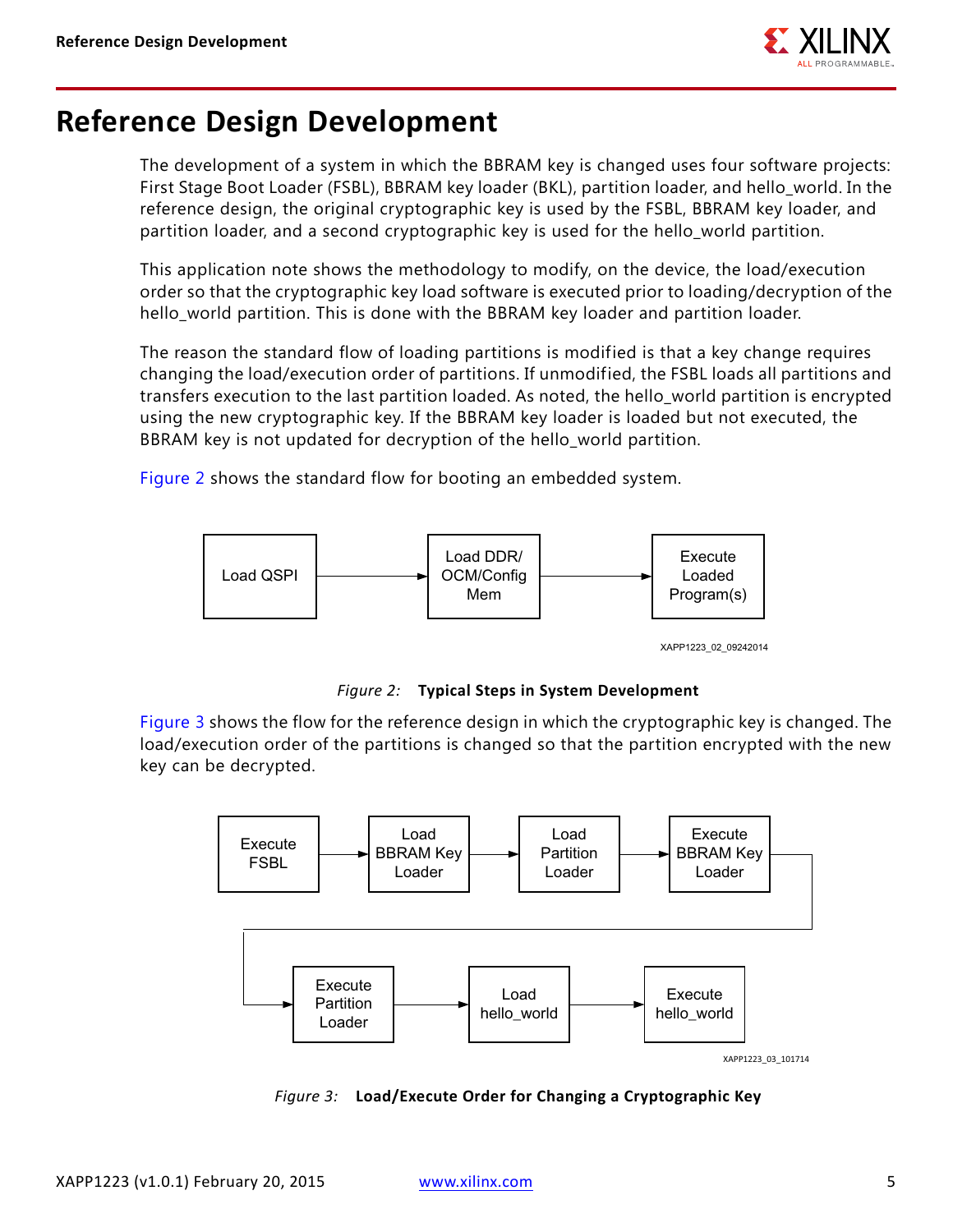

In the reference design, the following tasks are used to change the AES key:

- Block RAM key loader and partition loader software projects
- Enabling/disabling the JTAG port
- Handoff code so that all software projects run.
- Modifications to the Bootgen Image Format file

### **Address Map and Execution Handoff**

The reference design requires the FSBL, BBRAM key loader, partition loader, and hello\_world software to be executed sequentially. In the standard FSBL flow, only the last partition loaded is executed. To transition execution of one software partition to the next, a HandoffExit function is included in the software projects. The HandoffExit function uses the load address of the next partition to be executed. [Table 1](#page-5-0) shows the address map used for the software projects used in the reference design.

| <b>Software</b>      | <b>Address</b> |
|----------------------|----------------|
| Block RAM key loader | $0x$ FFFFC000  |
| Partition loader     | 0x200000       |
| hello_world          | 0x300000       |
|                      |                |

#### <span id="page-5-0"></span>*Table 1:* **Address Map**

With this address map, the HandoffExit functions, and the BIF partition owner attribute discussed later, the execution order is **FSBL > BBRAM Key Loader > Partition Loader > hello\_world**.

### **First Stage Boot Loader and Hello\_World Projects**

The SDK New Project Templates are used to compile the FSBL and hello\_world projects. The hello\_world project is compiled without changes. After the initial compilation, minor changes to the FSBL project are required.

Since this reference design is run in secure mode, the JTAG port is disabled. The Secure Key Driver used by the BBRAM key loader uses the JTAG port. The fsbl src/main.c code is modified to enable the JTAG port. To enable the DAP/JTAG port, code in main.c writes CTRL(23).

The standard FSBL enforces a load order in which the bitstream must be loaded as the partition immediately following the FSBL. In some systems, it might be necessary to change the FSBL code to relax this requirement.

- 1. At the command prompt, enter **xsdk &.**
- 2. Click **Create Application Project.**
- 3. In the New Project dialog box, type **fsbl** as the Project Name, and select the **Hardware Platform**. Click **Next**.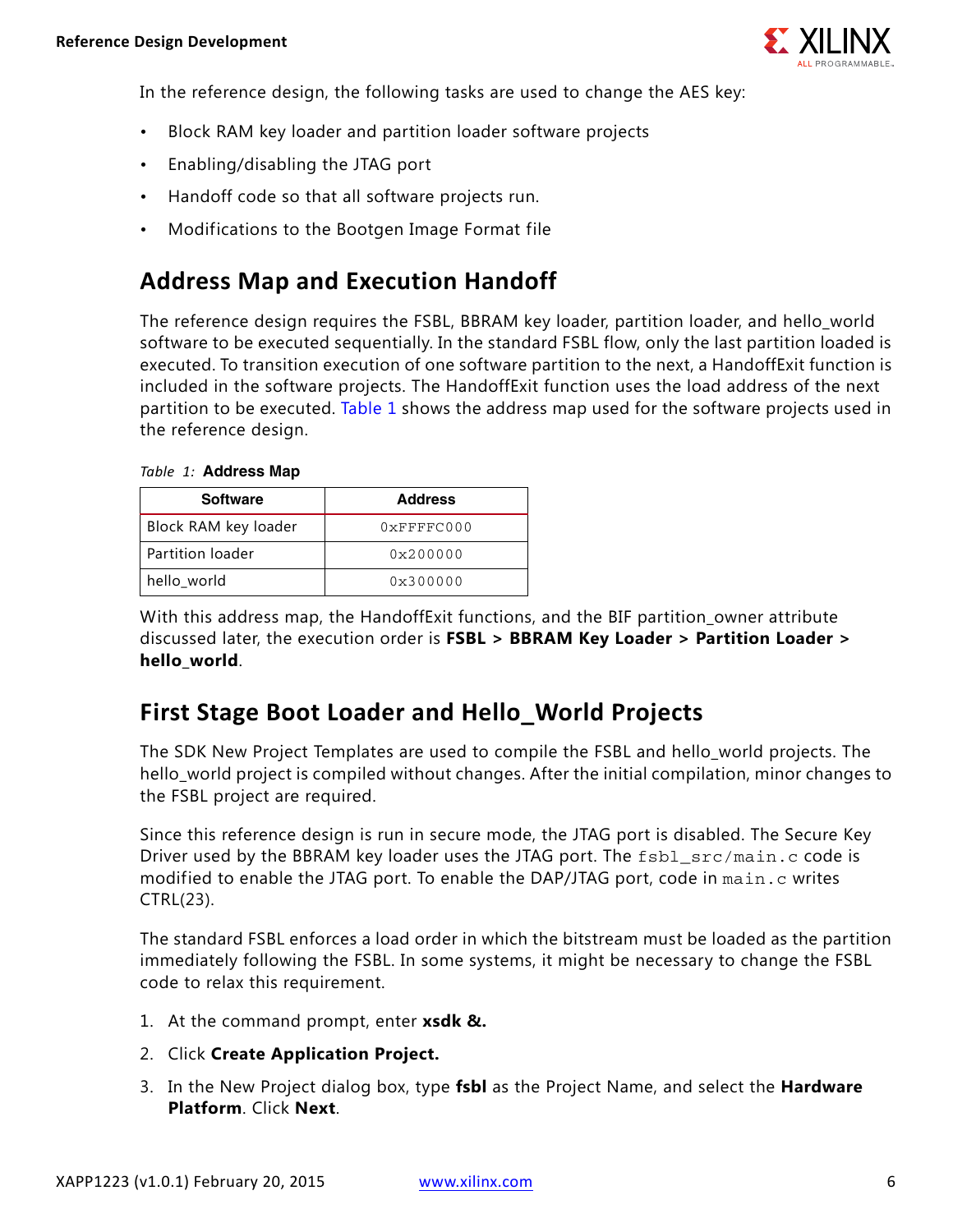

- 4. In the New Project Templates, select **Zynq FSBL** and click **Finish**. In fsbl/src, replace main.c with the **fsbl src/main.c** in the reference design.
- 5. In the Project Explorer pane, right-click the **fsbl** project, and select **C/C++ Build Settings > Symbols > Defined Symbols +**. Type **FSBL\_DEBUG\_INFO** in the text box. Click **OK**.
- 6. Repeat these steps to create a hello\_world software project. The hello\_world software project does not require code changes.
- 7. In the Project Explorer pane, double-click **hello\_world > src > lscript.ld**, and enter **0x00300000** as the Base Address for ps7\_ddr\_0\_S\_AXI\_BASEADDR.

### **BBRAM Key Loader**

The BBRAM key loader uses the Secure Key Driver (SKD) library in the SDK lib/sw services directory. The SKD can be used to program either the eFUSE and/or the BBRAM key. Traditionally, iMPACT or a device programmer such as one available from BP Microsystems was used to program the cryptographic key.

To create the BBRAM key loader software project, first create the BBRAM key loader Board Support Package using the following commands.

- 1. Click **File > New> Board Support Package**.
- 2. Enter **bbram\_key\_loader\_bsp\_0** in the Project Name text box. Select **zed\_hw\_platform** for the **Hardware Platform**. Click **Finish**.
- 3. In the Board Support Package Settings window, check the **xilskey** box. Click **Finish**.
- 4. Click **File > New > Application Project**.
- 5. Enter **bbram\_key\_loader** in the Project Name text box. Select **zed\_hw\_platform** for the **Hardware Platform**. Select **Use Existing > bbbram\_key\_loader\_bsp\_0** BSP. Click **Next**.
- 6. Select **Empty Application** in the New Project Templates window.
- 7. In the Project Explorer pane, right-click **bbram\_key\_loader > src** and select **Import > General > File System**. Click **Next**.
- 8. Use the Browse box to select the **xilskey\_v2\_0/examples** directory in the reference design. Click **OK**.
- 9. Select the xilskey bbram example.c, xilskey input.h, and handoff.s files.

The xilskey source files are also in the SDK install area, under lib/sw\_services. In the reference design copy of the xilskey v2 0/examples directory, a sample AES key is added to xilskey\_input.h, and handoff code is added to xilskey\_bbram\_example.c. After adding the source files, click **Finish**.

10. In the Project Explorer pane, double-click **bbram\_key\_loader > src > lscript.ld**, and enter **0xFFFFC000** as the Base Address for ps7\_ram\_0\_S\_AXI\_BASEADDR.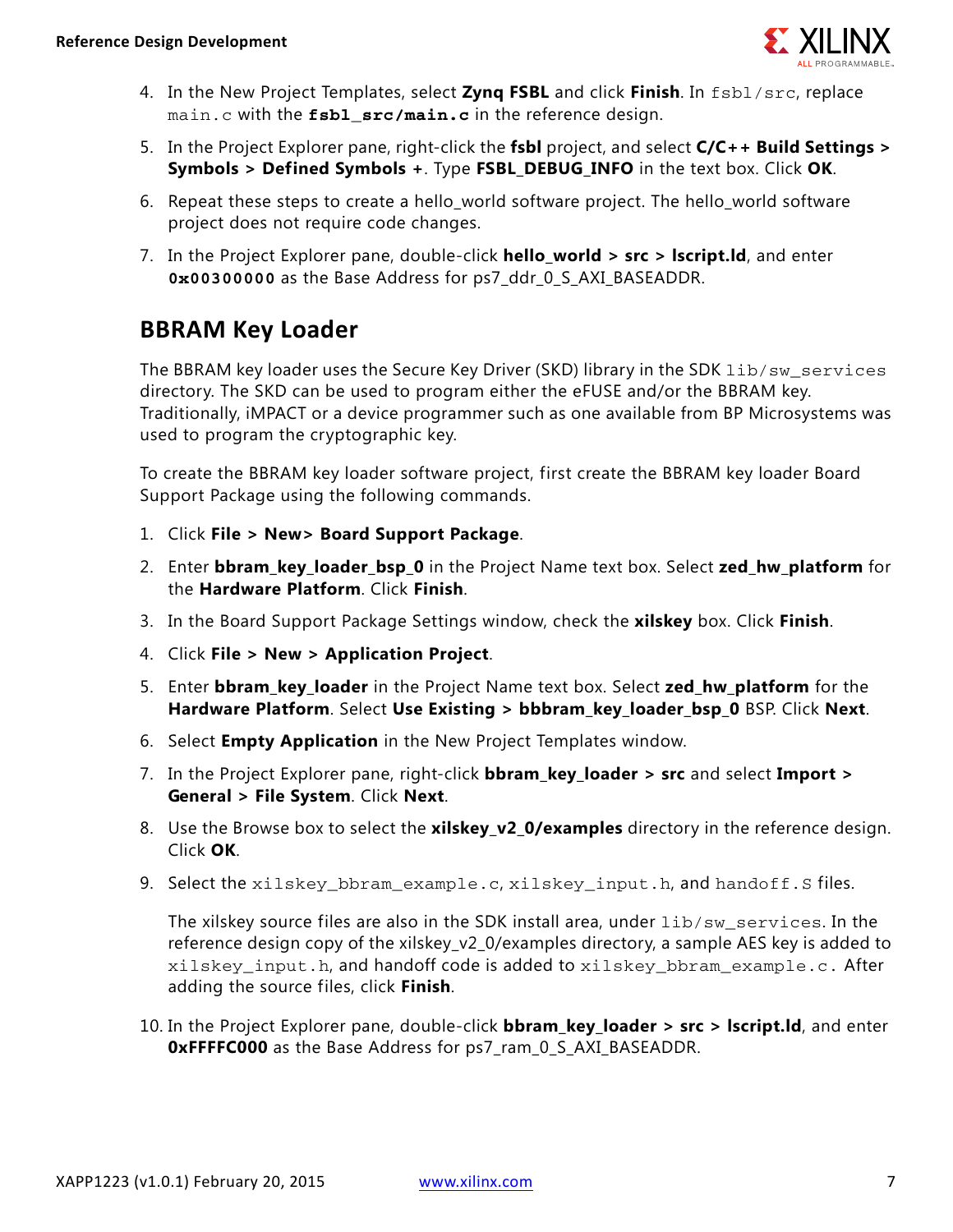

[Table 2](#page-7-0) shows the connections used for the ZC702 and Zed/MicroZed boards.

| <b>Pin Name</b> | <b>ZC702 MIO</b> | Zed MIO | MicroZed MIO |
|-----------------|------------------|---------|--------------|
| TDI             | 17               | 13      | 13           |
| TDO             | 18               | 10      | 10           |
| TCK             | 19               | 11      | 11           |
| TMS             | 20               | 12      | 12           |

<span id="page-7-0"></span>*Table 2:* **MIO to JTAG Connection**

The MIO to JTAG connection is defined in the xilskey input.h file.

Secure Key Driver documentation is provided in

\$ Xilinx/../SDK/2014.3/data/embeddedsw/lib/sw\_services/xilskey\_v2\_0/doc

### **Partition Loader**

The partition loader is a small code set which copies a single partition from a source to a destination address. The partition loader provides an easy-to-use interface to two hardware functions on the Zynq-7000 AP SoC: the Device Configuration Direct Memory Access Controller (DevC DMAC) and the AES Decryptor. The devcfg device driver is located in the SDK/../data/embeddedsw/XilinxProcessorIPLib/drivers/devcfg\_v3\_1 directory. The devcfg device driver functions are used by the partition loader to control the DevC DMAC and AES Decryptor. If the partition copied is a software or data partition, the PcapDataTransfer function is used. If the partition copied is hardware (bitstream), the PcapLoadPartition function is used.

The partition loader accepts five arguments: source address, destination address, source size, destination size, and an argument which specifies if the partition is routed through the decryptor when it is copied. The source address is the partition's Bootgen generated Quad Serial Peripheral Interface (Quad SPI) flash memory address. This address is written by the SDK Flash Writer. The destination address is the address in DDR, on-chip memory (OCM), or configuration memory in the Zynq-7000 AP SoC device. If encryption is used, the partition source length is larger than the destination length.

There are two methods to determine a partition source and destination address and size. When the symbol FSBL DEBUG INFO is a compilation option, the FSBL debug log file provides the address and size information.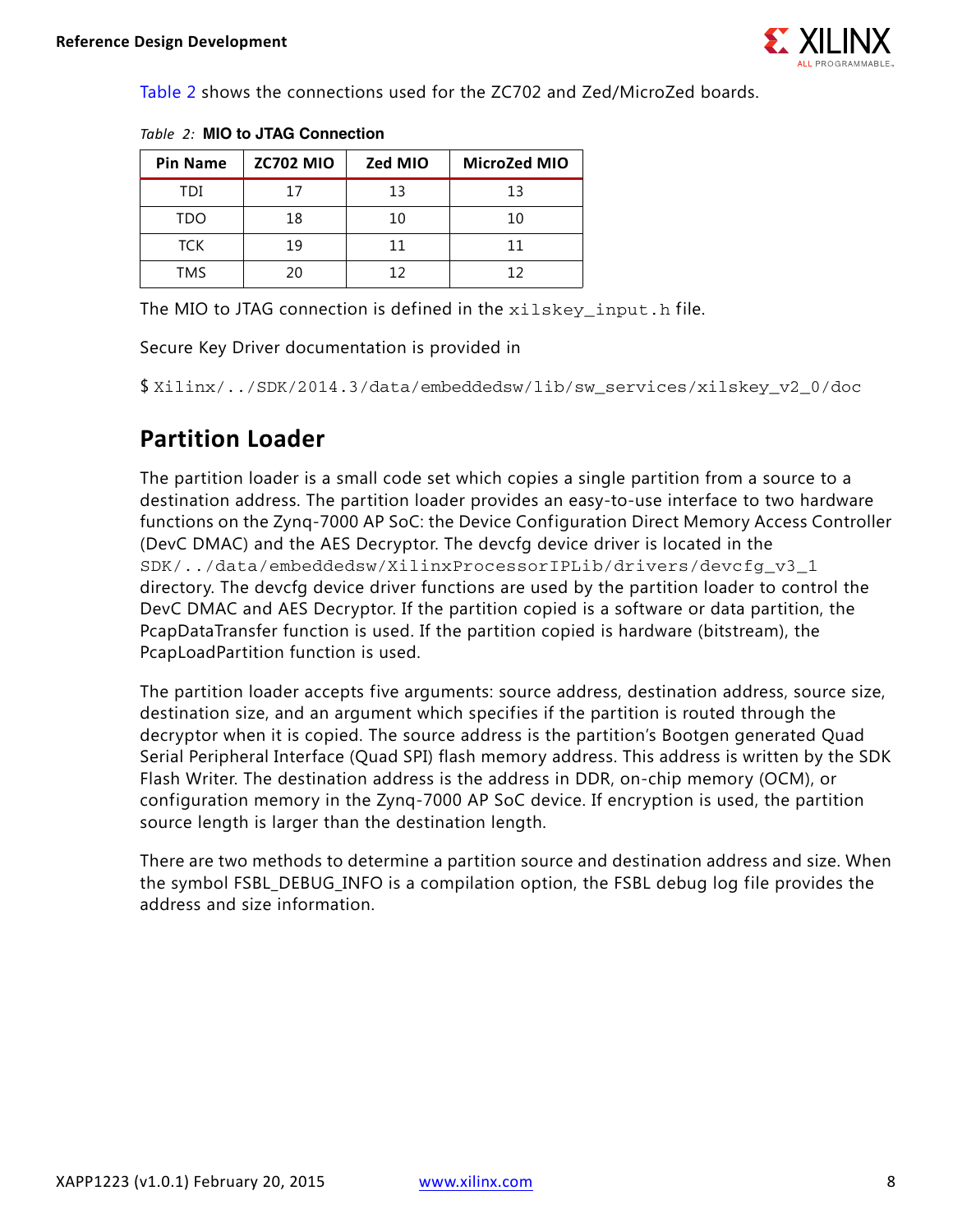

<span id="page-8-0"></span>The tail section of the FSBL debug log file in [Figure 4](#page-8-0) shows the source and destination address and size of the bbram key loader partition.

```
متحدثاته والمحمد
CTRL: 0x4E00EEFF
MCTRL: 0x30800100
PCAP:StatusReg = 0x40000A30<sub>b</sub>PCAP:device ready
PCAP: Clear done
PCAP register dump:
PCAP CTRL 0xF8007000: 0x4E00EEFF
PCAP LOCK 0xF8007004: 0x00000012
PCAP CONFIG 0xF8007008: 0x00000508
PCAP ISR 0xF800700C: 0x00033000
PCAP IMR 0xF8007010: 0xFFFFFFFFF
PCAP STATUS 0xF8007014: 0x50000A30
PCAP DMA SRC ADDR 0xF8007018: 0xFC042401
PCAP DMA DEST ADDR 0xF800701C: 0x00300001
PCAP DMA SRC LEN 0xF8007020: 0x000020CB
PCAP DMA DEST LEN 0xF8007024: 0x00002003
PCAP MCTRL 0xF8007080: 0x30800100
```
*Figure 4:* **Log File with Source, Destination Address of bbram\_key\_loader Partition**

The partition address and size is also provided when bootgen is run with the -debug command option.

If the DevC DMAC hangs during partition loader execution, verify that the size (SRC LEN, DEST LEN) is correct. The partition size information can be presented or required in terms of the number of bytes or words. To translate between words and bytes, use the following python code:

```
int("f6d20",16)
1010976
1010976 * 4
4043904
hex(4043904)
0x3db480
```
In this reference design, the partition loader copies the hello\_world software from Quad SPI flash memory to DDR, with routing through the AES Decryptor.

Create the Partition Loader software project as an **Empty Application**.

- 1. In the Project Explorer pane, right-click **partition\_loader > src > Import**.
- 2. In the **Import** dialog box, select **General > File System**, and click **Next**.
- 3. Use the **Browse** box to select the partition\_loader\_src directory in the reference design. Click **OK**.
- 4. Click **Select All**. Click **Finish**.
- 5. In the Project Explorer pane, double-click **partition\_loader >src > lscript.ld**.
- 6. Enter **0x00200000** as the Base Address for ps\_ddr\_0\_S\_AXI\_BASEADDR.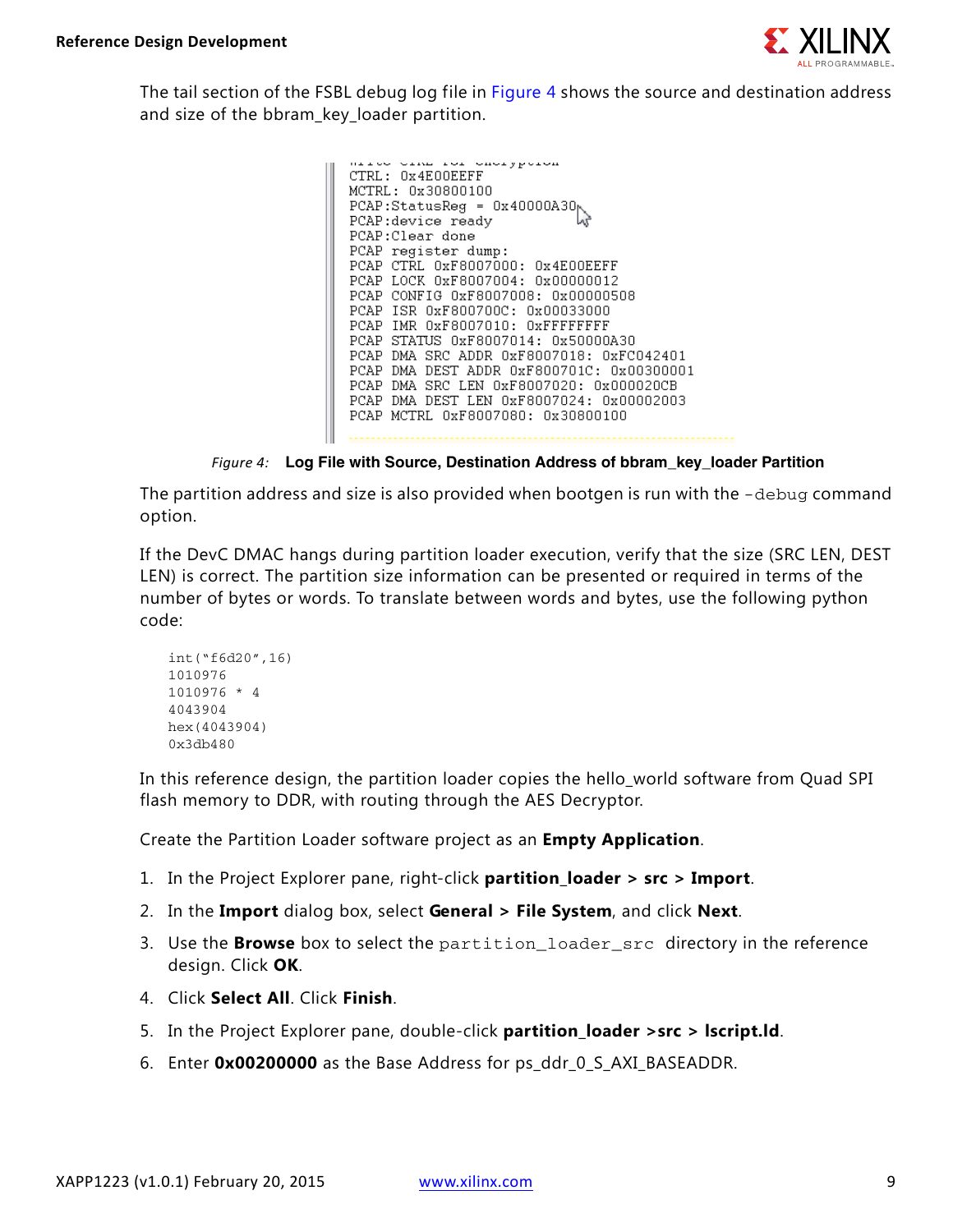

Following the SDK Flash Writer load, the bbram\_key\_loader partition is encrypted in Quad SPI flash memory. The standard FSBL operation of decrypting/copying the bbram key loader partition to DDR cannot be used because the cryptographic key is included in  $xilskey$  input.h. The partition loader copies the bbram key loader partition to DDR without routing it through the decryptor. When the BBRAM key loader is used, the partition is decrypted and copied to OCM. The partition loader is executed from OCM.

In addition to copying and decrypting partitions, the partition loader supports tasks such as storing an encrypted cryptographic key in the Zynq-7000 device's OCM and decrypting the key just prior to use.

### **Bootgen**

Bootgen is the SDK tool which integrates partitions and writes the image in a BIN or MCS format. To use Bootgen, create a Bootgen Image Format (BIF) file using either the Bootgen GUI or a text editor. The BIF file is a list of partitions included in the image. For each partition in the list, the BIF file optionally includes partition attributes which specify such options as load address, encryption, and authentication for each partition. The partition owner attribute controls whether the FSBL loads the partition. The partition\_owner attribute is used when a second loader such as U-Boot, or in the reference design case, the partition loader, loads the partition.

The reference design shows how to create the image in which load/execution order requirements are met.

### **Bootgen Image Format File**

Specifying multiple cryptographic keys is not currently supported in the Bootgen GUI. To create the BIF for the reference design, the Bootgen GUI creates a template BIF, and a text editor is used to define the keys in the BIF.

- 1. In SDK, click **Tools > Create Zynq Boot Image**.
- 2. Check **Use encryption**.
- 3. In the Key File text box, browse to zed\_bbram1.nky (provided in the reference design keys directory). Click **Add**.
- 4. In the File path text box, browse to fsbl.elf.
- 5. Select **bootloader** as the Partition type. Select **aes** for Encryption. Click **OK**.
- 6. Repeat the **Add** steps for fsbl.elf to add the bbbram\_key\_loader.elf, partition\_loader.elf, and hello\_world.elf partitions.
- 7. Change the partition type to **datafile**.
- 8. Use **Browse** to specify the **Output BIF file path**: to zed\_key\_change.bif.
- 9. Use **Browse** to specify the **Output path**: to zed\_key\_change.mcs.
- 10. Click **Create Image**.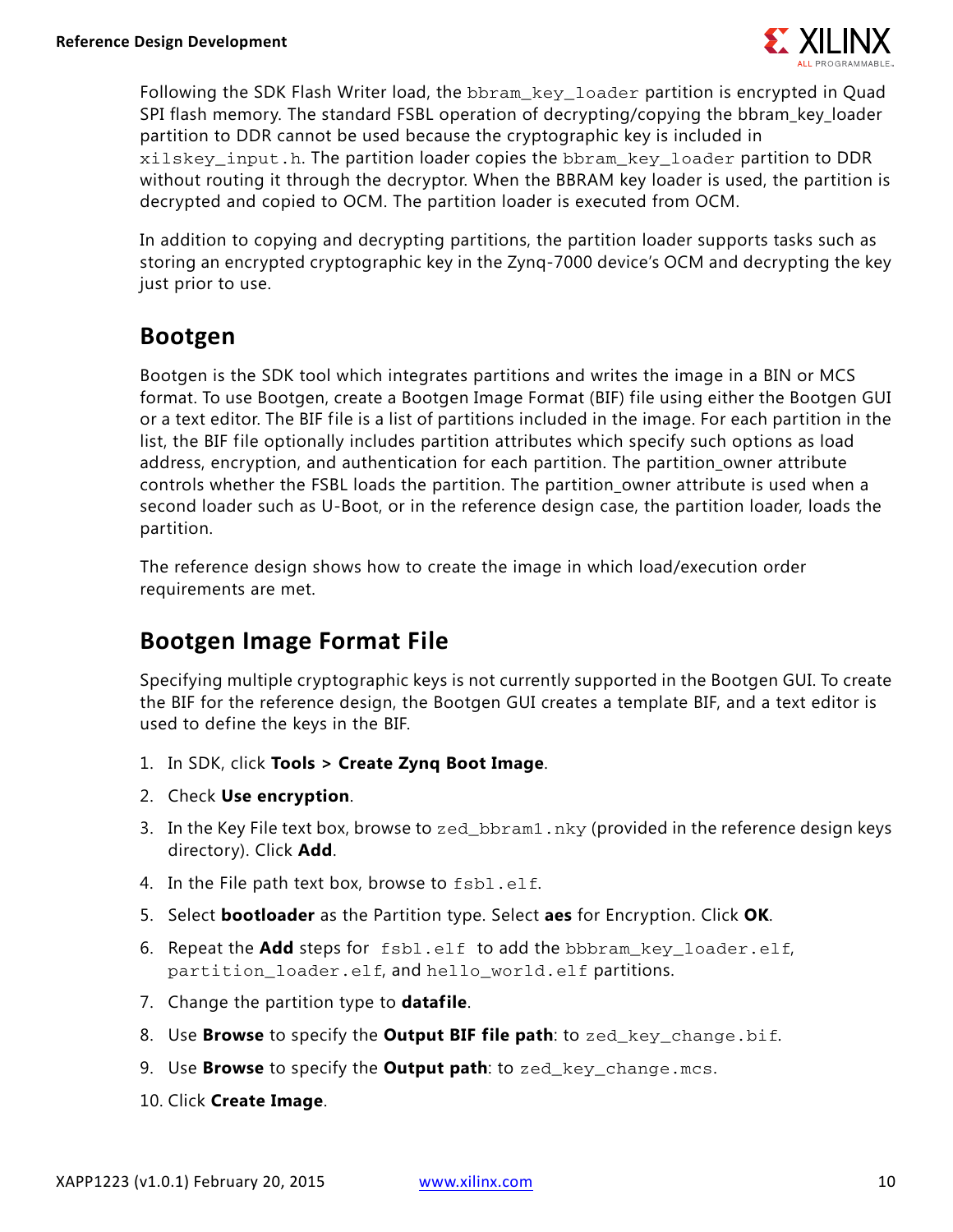

<span id="page-10-0"></span>[Figure 5](#page-10-0) shows the Bootgen GUI interface with four partitions added.

| <b>FOX</b> Create Zynq Boot Image                                                                    |                                                                                                                                 |               |      |               |           |               | x             |
|------------------------------------------------------------------------------------------------------|---------------------------------------------------------------------------------------------------------------------------------|---------------|------|---------------|-----------|---------------|---------------|
| <b>Create Zyng Boot Image</b>                                                                        |                                                                                                                                 |               |      |               |           |               |               |
| specified output folder.                                                                             | Creates Zyng Boot Image in .bin and .mcs formats from given FSBL elf and partition files in                                     |               |      |               |           |               |               |
|                                                                                                      | Create new BIF file O Import from existing BIF file                                                                             |               |      |               |           |               |               |
| C:\xapp1223-crypto-key-change\completed\zed_key_change.bif<br>Import BIF file path:<br><b>Browse</b> |                                                                                                                                 |               |      |               |           |               |               |
| Output BIF file path:                                                                                | C:\xapp1223-crypto-key-change\completed\zed_key_change.bif                                                                      |               |      | <b>Browse</b> |           |               |               |
| Use Authentication                                                                                   |                                                                                                                                 |               |      |               |           |               |               |
| <b>Authentication keys</b>                                                                           |                                                                                                                                 |               |      |               |           |               |               |
| PPK:                                                                                                 |                                                                                                                                 | <b>Browse</b> | PSK: |               |           |               | <b>Browse</b> |
| SPK:                                                                                                 |                                                                                                                                 | Browse SSK:   |      |               |           |               | <b>Browse</b> |
| SPK signature:                                                                                       |                                                                                                                                 | <b>Browse</b> |      |               |           |               |               |
| ✔ Use encryption                                                                                     |                                                                                                                                 |               |      |               |           |               |               |
| <b>Encryption key:</b>                                                                               |                                                                                                                                 |               |      |               |           |               |               |
| Key file:                                                                                            | C:\xapp1223-crypto-key-change\keys\zed_bbram2.nky                                                                               |               |      |               |           |               | <b>Browse</b> |
| Key store:                                                                                           | <b>O</b> BRAM <b>EFUSE</b>                                                                                                      |               |      |               |           |               |               |
| Part name:                                                                                           |                                                                                                                                 |               |      |               |           |               |               |
| Boot image partitions                                                                                |                                                                                                                                 |               |      |               |           |               |               |
| File path                                                                                            |                                                                                                                                 |               |      |               | Encrypted | Authent       | Add           |
| (bootloader) C:\xapp1223-crypto-key-change\completed\fsbl.elf                                        |                                                                                                                                 |               |      | aes           | none      | <b>Delete</b> |               |
| C:\xapp1223-crypto-key-change\completed\bram_key_loader.elf                                          |                                                                                                                                 |               |      | aes           | none      | Edit          |               |
|                                                                                                      | C:\xapp1223-crypto-key-change\completed\partition_loader.elf<br>aes<br>C:\xapp1223-crypto-key-change\completed\hello.elf<br>aes |               |      | none<br>none  |           |               |               |
|                                                                                                      |                                                                                                                                 |               |      | Up            |           |               |               |
| ∢                                                                                                    | Ш                                                                                                                               |               |      |               |           | þ             | Down          |
| Output path:                                                                                         | C:\xapp1223-crypto-key-change\completed\zed_key_change.mcs                                                                      |               |      |               |           |               | <b>Browse</b> |
|                                                                                                      |                                                                                                                                 |               |      |               |           |               |               |

*Figure 5:* **Creating BIF Using Bootgen GUI**

- 11. Use a text editor to add the second cryptographic key, zed\_bbram2.nky, to the Bootgen GUI generated BIF. Add the partition\_owner attribute to the hello\_world partition. The final BIF is in the completed /zed\_key\_change.bif.
- 12. At the command prompt, run the following command to create a MCS file.

#### **bootgen -image zed\_change\_key.bif -o zed\_change\_key.mcs -encrypt bbram -w on**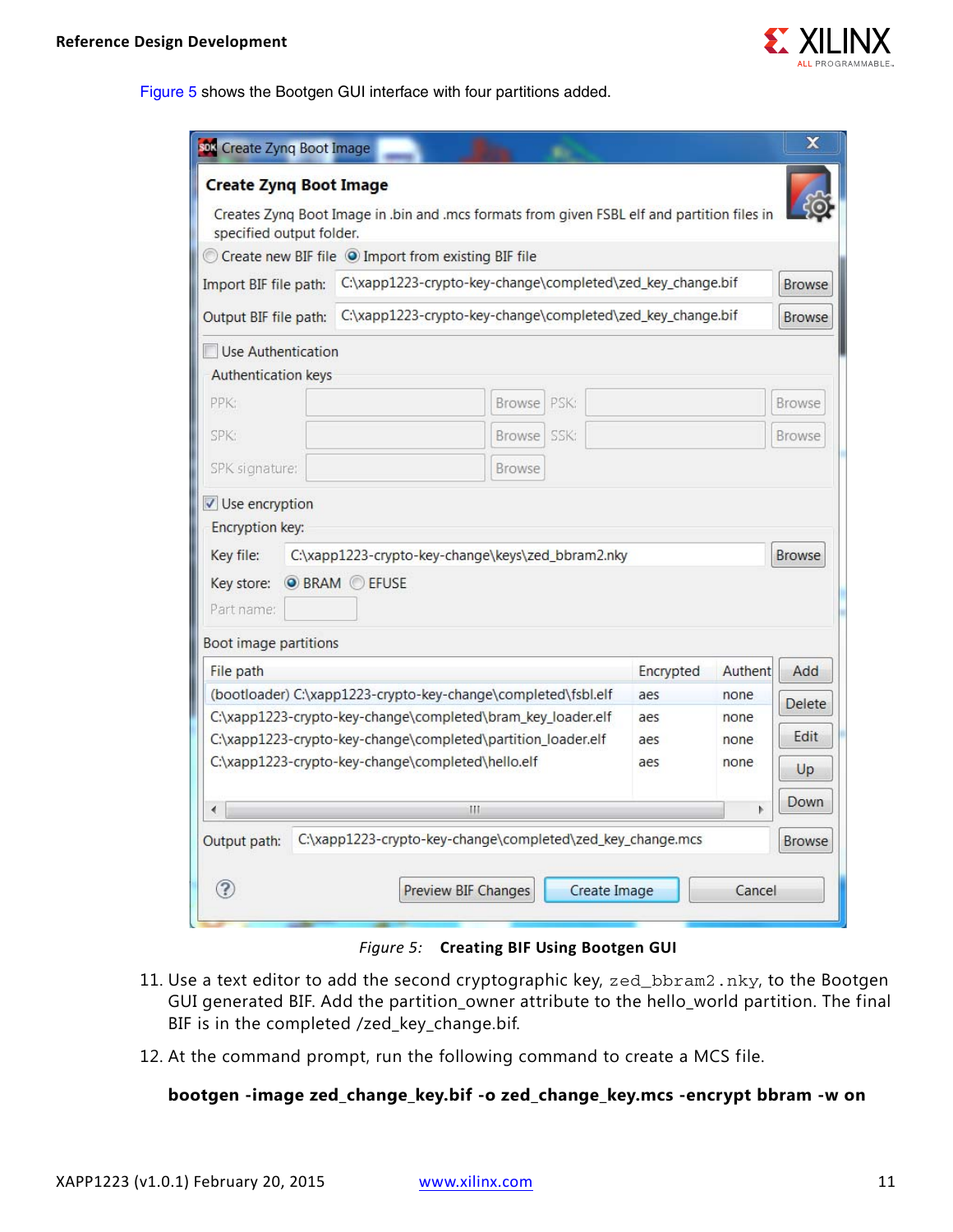

Alternately, in SDK, the manually edited zed\_change\_key.bif can be read into the Bootgen GUI, and the MCS file can be created using the GUI.

## <span id="page-11-0"></span>**System Test**

To test the cryptographic key change, use the SDK Flash Writer to write  $z \in d$  key change.mcs into Quad SPI flash memory. If there are problems writing QSPI, set the Zed/MicroZed board switches to JTAG programming mode for this operation. All partitions are loaded into Quad SPI flash memory.

- 1. In SDK, click **Xilinx Tools > Program Flash**.
- 2. In the Program Flash Memory dialog box, use **Browse** to select zed\_key\_change.mcs as the Image file.
- 3. In the Offset text box, specify **0x0**.
- 4. Click **Program**.
- 5. If the Zed board is used and a battery is not added, connect a power supply to the J16 BATT/GND terminal. Program the initial zed\_bbram1.nky key into BBRAM using iMPACT.

#### **impact -batch xapp1223-crypto-key-change/keys/bbram1\_key\_load.cmd**

- 6. Replace the Platform Cable USB II with the connector from JE1 as shown in [Figure 1](#page-3-1) and defined in [Table 2](#page-7-0).
- 7. After loading Quad SPI flash memory, power the board off, change the Mode Select pins to QSPI mode, and power the board up. Start a communication terminal such as Tera Term. Press the PS\_RST (RST) button on the board.

<span id="page-11-1"></span>The tail of the expected debug log output is shown in [Figure 6.](#page-11-1)

CTRL: 0x4E00EEFF MCTRL: 0x30800100 PCAP:StatusReg = 0x40000A30 PCAP: device ready PCAP: Clear done PCAP register dump: PCAP CTRL 0xF8007000: 0x4E00EEFF PCAP LOCK 0xF8007004: 0x00000012 PCAP CONFIG 0xF8007008: 0x00000508 PCAP ISR 0xF800700C: 0x00033000 PCAP IMR 0xF8007010: 0xFFFFFFFFF PCAP STATUS 0xF8007014: 0x50000A30 PCAP DMA SRC ADDR 0xF8007018: 0xFC042401 PCAP DMA DEST ADDR 0xF800701C: 0x00300001 PCAP DMA SRC LEN 0xF8007020: 0x000020CB PCAP DMA DEST LEN 0xF8007024: 0x00002003 PCAP MCTRL 0xF8007080: 0x30800100

Handoff to hello Hello World

*Figure 6:* **Log of Changing the BBRAM Key**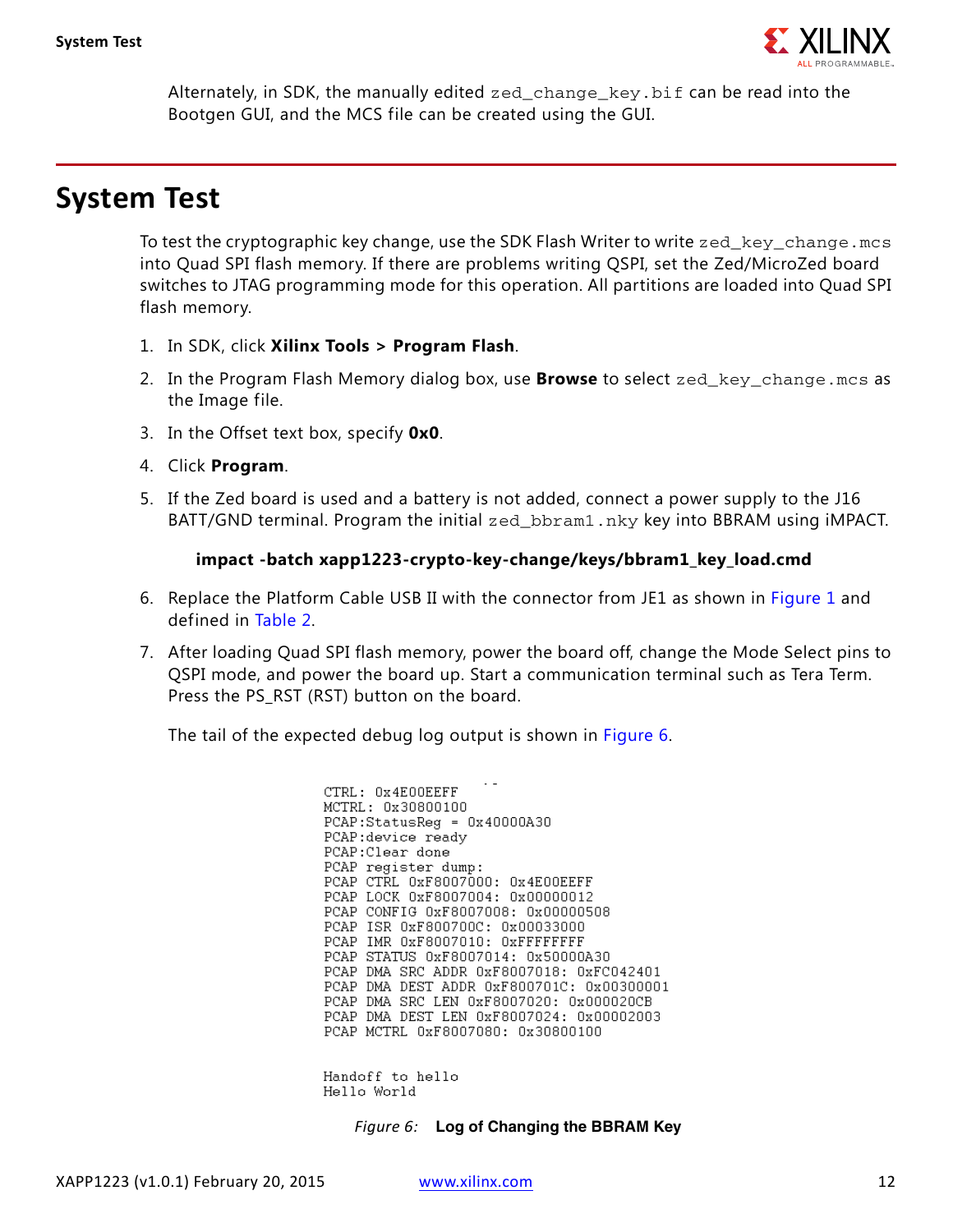

8. Using the log in the reference design, verify that the BBRAM key loader writes the BBRAM and hands execution off to the partition loader. Verify that the partition loader copies the hello\_world partition to DDR, through the AES decryptor, and hands off execution to hello\_world, which writes "Hello World" to the communication terminal.

## **Notes on Implementation**

This application note provides methods to change the cryptographic key. In an actual system, there are other considerations which are discussed in this section.

The change of the cryptographic key in Zynq-7000 AP SoC devices provides a limited defense against an adversary who steals the embedded system and monitors signals on the connection from MIO/EMIO to the JTAG port. The external JTAG connection must be protected to protect the key. Anti-tamper information is provided in *Developing Tamper Resistant Designs with Xilinx Virtex-6 and 7 Series FPGAs* (XAPP1084) [\[Ref 3\]](#page-14-2).

In Zynq-7000 AP SoC devices, a BBRAM write transaction clears the programmable logic (FPGA) section, so the bitstream must be re-written. As noted, the partition loader is used to write partitions.

The reference design uses two cryptographic keys. The methodology is extendable to any number of keys. Any number of BBRAM key loader/partition loader(s) can be included in a BIF.

The reference design uses a combination of boot and run time processes, since the handoff is done in run time.

Using the partition loader, the methodology is extendible to remote re-keying. This application note does not address key exchange. To communicate with a remote entity (peer, host), the cryptographic key needs to be exchanged, it must be encrypted, and it should be signed. Bootgen supports encrypting/signing a single partition. A 256-bit cryptographic key is a data partition. The key to be stored is encrypted in NVM, DDR, or on-chip, within the Zynq-7000 device security perimeter, and copied/decrypted by the partition loader when the key is needed.

The Secure Key Driver currently writes the cryptographic key, which is hard-coded in the xilskey\_input.h file, into BBRAM. In some applications, the key(s) is stored encrypted in OCM or AXI block RAM, at a memory address. Using a memory address for the key rather than the hard-coded key in xilskey\_input.h requires minor code changes to the Secure Key Driver.

The BBRAM key is secure since it is within the security perimeter of the Zynq-7000 device. If the key is no longer required, a security option is to zeroize it by using 0s as the key value in xilskey\_input.h. The zeroization can then be done using a BBRAM key loader/partition loader pair. After the cryptographic key is loaded, disable the JTAG port in xilskey\_bram\_example.c by writing CTRL(23).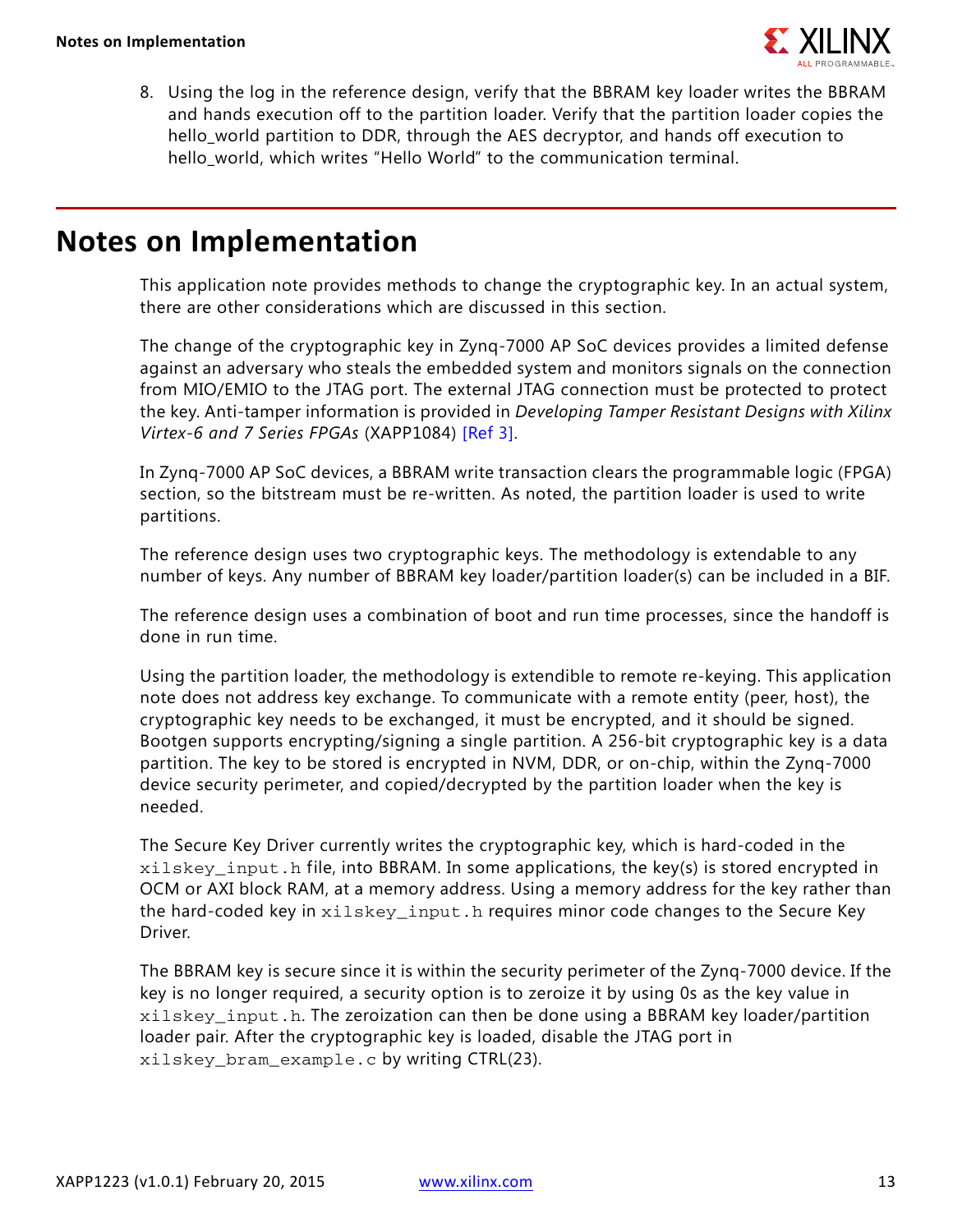

The cryptographic key requirements specification should define the key requirements for the life cycle of the device. The cryptographic key used by the partitions loaded at boot must be present in the BBRAM at boot time.

*Note:* After executing a BBRAM key loader/partition loader operation to change the cryptographic key during run time, it is necessary to reload the cryptographic key used at power-up.

## **Conclusion**

This application note shows how to change the BBRAM key in the Zynq-7000 All Programmable SoC. The techniques used in this reference design can be re-used to change the key as many times as required. The key can be changed for software, data, or hardware partitions. The BBRAM key loader and partition loader can change the key for several key requirements.

# <span id="page-13-0"></span>**Reference Design**

Download the [Reference Design Files](https://secure.xilinx.com/webreg/clickthrough.do?cid=370240) for this application note from the Xilinx website.

[Table 3](#page-13-1) shows the reference design matrix.

| Parameter                                                                                             | <b>Description</b>    |  |  |
|-------------------------------------------------------------------------------------------------------|-----------------------|--|--|
| General                                                                                               |                       |  |  |
| Developer name                                                                                        | Lester Sanders        |  |  |
| Target devices                                                                                        | Zynq-7000 AP SoC      |  |  |
| Source code provided                                                                                  | Yes                   |  |  |
| Source code format                                                                                    | VHDL/Verilog          |  |  |
| Design uses code and IP from existing Xilinx<br>application note and reference designs or third-party | <b>No</b>             |  |  |
| <b>Simulation</b>                                                                                     |                       |  |  |
| Functional simulation performed                                                                       | <b>No</b>             |  |  |
| Timing simulation performed                                                                           | N/A                   |  |  |
| Test bench used for functional and timing simulations                                                 | N/A                   |  |  |
| Test bench format                                                                                     | Verilog               |  |  |
| Simulator software/version used                                                                       | Vivado simulator      |  |  |
| SPICE/IBIS simulations                                                                                | N/A                   |  |  |
| Implementation                                                                                        |                       |  |  |
| Synthesis software tools/versions used                                                                | Vivado synthesis      |  |  |
| Implementation software tools/versions used                                                           | Vivado implementation |  |  |
| Static timing analysis performed                                                                      | Yes                   |  |  |

<span id="page-13-1"></span>*Table 3:* **Reference Design Matrix**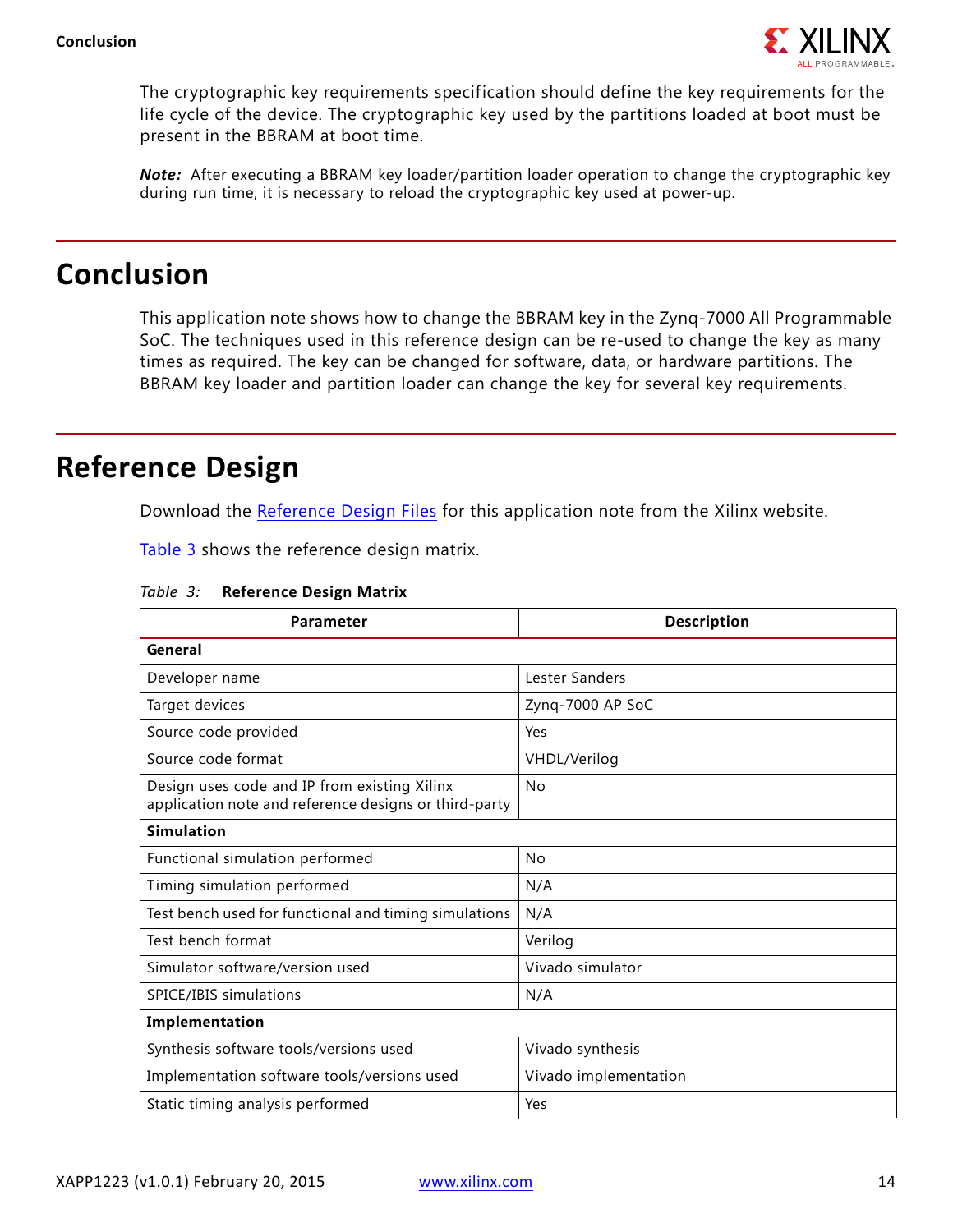

#### *Table 3:* **Reference Design Matrix** *(Cont'd)*

| Parameter                               | <b>Description</b> |  |  |
|-----------------------------------------|--------------------|--|--|
| <b>Hardware Verification</b>            |                    |  |  |
| Hardware verified                       | Yes                |  |  |
| Hardware platform used for verification | Zed board          |  |  |

# **References**

- <span id="page-14-0"></span>1. *[ZedBoard Getting Started Guide](http://zedboard.org/sites/default/files/documentations/GS-AES-Z7EV-7Z020-G-V7.pdf)*
- <span id="page-14-1"></span>2. Secure Boot of Zyng-7000 All Programmable SoC Application Note ([XAPP1175](http://www.xilinx.com/support/documentation/application_notes/xapp1175_zynq_secure_boot.pdf))
- <span id="page-14-2"></span>3. *Developing Tamper Resistant Designs with Xilinx Virtex-6 and 7 Series FPGAs* ([XAPP1084](http://www.xilinx.com/support/documentation/application_notes/xapp1084_tamp_resist_dsgns.pdf))
- *4. ZedBoard Configuration and Booting Guide:* [zedboard.org/support/design/1521/11](http://zedboard.org/support/design/1521/11)
- *5. ZedBoard Hardware User's Guide:*  [zedboard.org/sites/default/files/documentations/ZedBoard\\_HW\\_UG\\_v2\\_2.pdf](http://zedboard.org/sites/default/files/documentations/ZedBoard_HW_UG_v2_2.pdf)
- *6. MicroZed and System on Module Hardware User Guide:*  [zedboard.org/support/documentation/1519](http://zedboard.org/support/documentation/1519)

# **Revision History**

The following table shows the revision history for this document.

| Date       | <b>Version</b> | <b>Revision</b>                    |  |
|------------|----------------|------------------------------------|--|
| 11/06/2014 | 1.0            | Initial Xilinx release.            |  |
| 02/20/2015 | 1.0.1          | Revised the Reference Design link. |  |